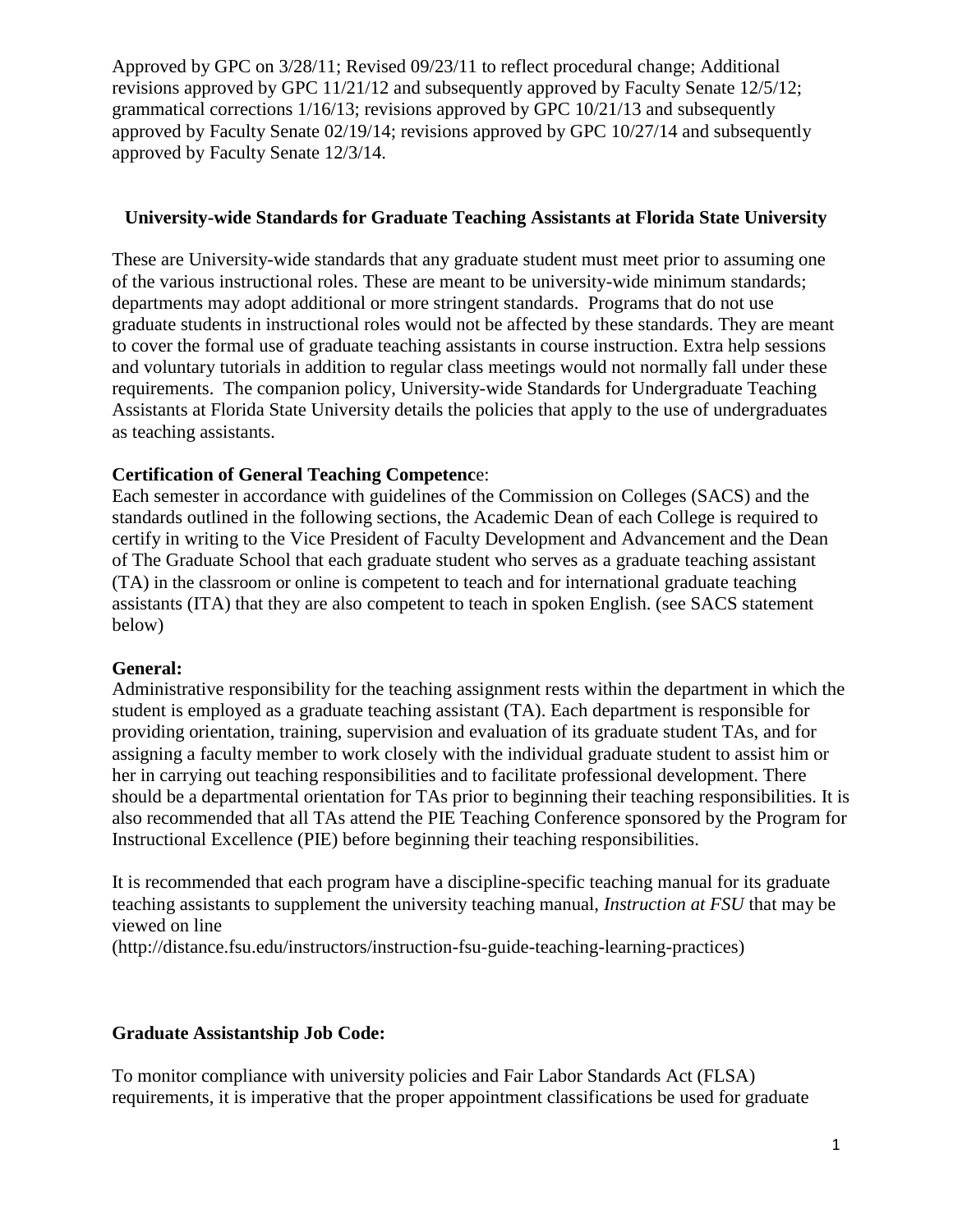teaching assistants. It is the responsibility of departments that employ graduate teaching assistants to establish the appropriate job code according to teaching responsibility. The

Graduate School and the Human Resources Office will verify the requirements for each classification and are the offices to contact if there are any questions. Job codes to be used for graduate students can be accessed:

[http://hr.fsu.edu/PDF/Forms/compensation/NRA\\_Job\\_Codes.pdf](http://hr.fsu.edu/PDF/Forms/compensation/NRA_Job_Codes.pdf)

As a general rule:

Levels  $1 & 2$ 

W9185 Graduate Assistant (Teaching) - Stipend (FLSA Exempt)

This Graduate Assistant shall be classified as a degree-seeking graduate student who assists in the teaching function, but does NOT have primary responsibility for teaching. The appointee must be fully admitted to and meet the requirements of the University, be fully admitted to a graduate degree program, and be under the supervision of a faculty member. EXAMPLES: Graders, tutors, recitation leaders, lab supervisors, assistant to faculty instructor.

## Levels  $3 & 4$

M9184 Graduate Teaching Assistant – Stipend (FLSA Exempt)

This Graduate Teaching Assistant shall be classified as a degree-seeking graduate student who has a master's degree in the teaching discipline or at least 18 graduate semester hours in the teaching discipline and performs primary teaching duties as the Instructor of Record (IOR) that are related to that student's academic program. The appointee must be admitted to and meet the requirements of the University, be fully admitted to a graduate degree program, and be under the supervision of an appropriate faculty member. EXAMPLE: A graduate student having full instructional responsibilities for a credit class.

## **Minimum Requirements for Different Levels of Instruction**

Level 1. This level may include a variety of duties, but assignments cannot involve routine direct contact with a group of undergraduate students in face-to-face or online instructional support roles. Limited one-to-one engagement e.g., office hours is permissible. Examples include grading, the setup of laboratory demonstrations, and course management. If routine instructional contact support with a group of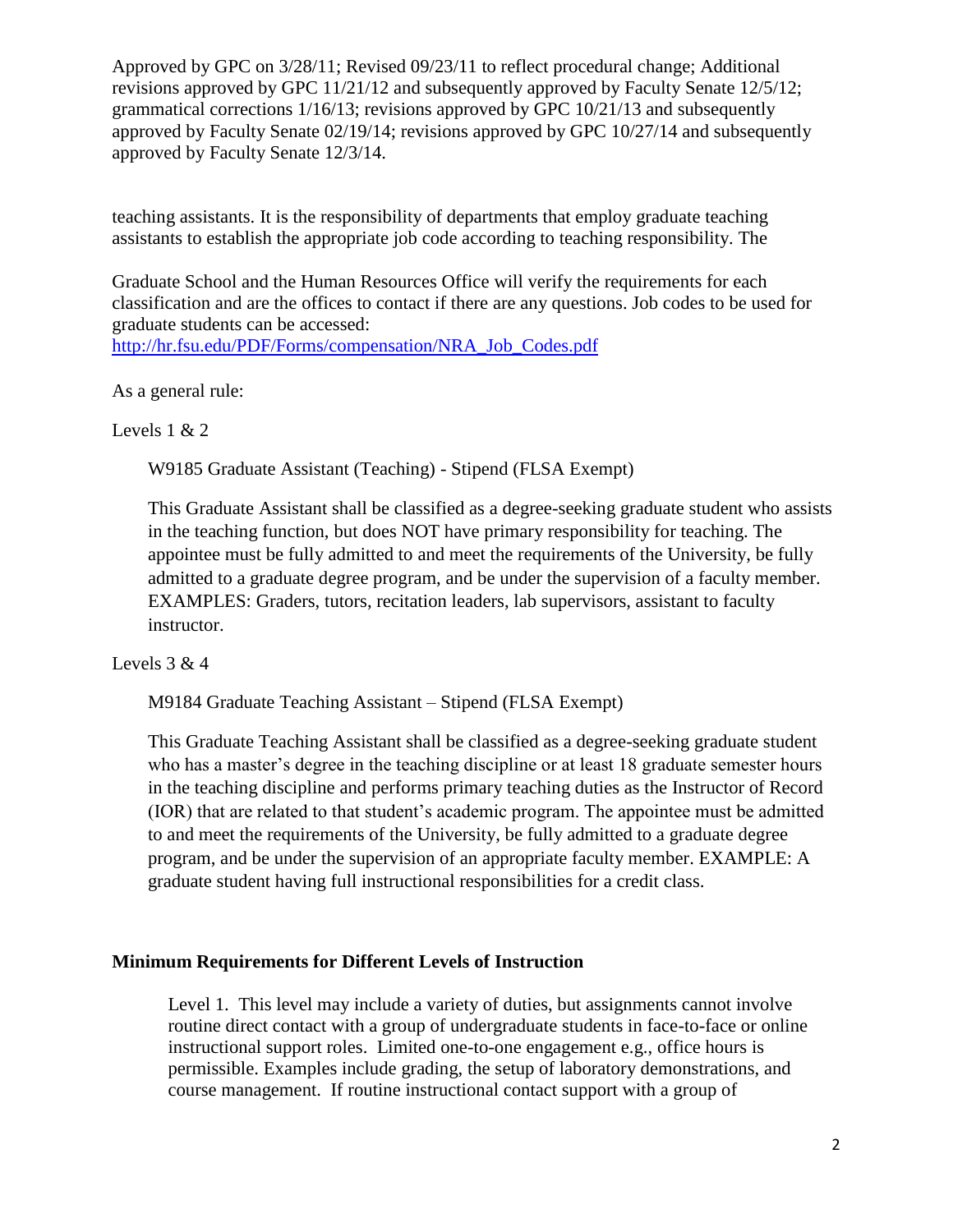undergraduates is expected, then the Teaching Assistant must meet the English language competency standard required for a Level 2 appointment (see p. 5).

- program specific guidelines for the specific duties
- undergraduate degree in discipline or related field
- some graduate work completed or enrolled in
- must attend Day 1 of the Fall PIE Teaching Conference before the commencement of one's teaching duties. Day 1 includes required training on the Sexual Harassment Policy, Academic Honor Policy and the Federal Educational Rights and Privacy Act (FERPA). Day 1 also includes training in the use of Blackboard for instruction, time management for Teaching Assistants, and interacting professionally with one's students. Equivalent preparation offered by the academic unit (that has been approved by the Graduate School) may be substituted for Day 1 of the Fall PIE Teaching Conference, and this alternative must include training in the specific policies noted above.
- supervision by a faculty member in the teaching discipline
- planned and periodic evaluations of the teaching assistant

Level 2. This level assumes a greater degree of interaction with undergraduate students than Level 1 and thus requires a higher level of competency in spoken English (see p. 5). This level includes a variety of duties e.g., grading, tutoring, proctoring of computerized exams and laboratories, assisting with laboratory sections, leading recitation and discussion sections.

- program specific guidelines for the specific duties
- undergraduate degree in discipline or related field
- some graduate work completed or enrolled in
- must attend Day 1 of the Fall PIE Teaching Conference before the commencement of one's teaching duties. Day 1 includes required training on the Sexual Harassment Policy, Academic Honor Policy and the Federal Educational Rights and Privacy Act (FERPA). Day 1 also includes training in the use of Blackboard for instruction, time management for Teaching Assistants, and interacting professionally with one's students. Equivalent preparation offered by the academic unit (that has been approved by the Graduate School) may be substituted for Day 1 of the Fall PIE Teaching Conference, and this alternative must include training in the specific policies noted above.
- supervision by a faculty member in the teaching discipline
- planned and periodic evaluations of the teaching assistant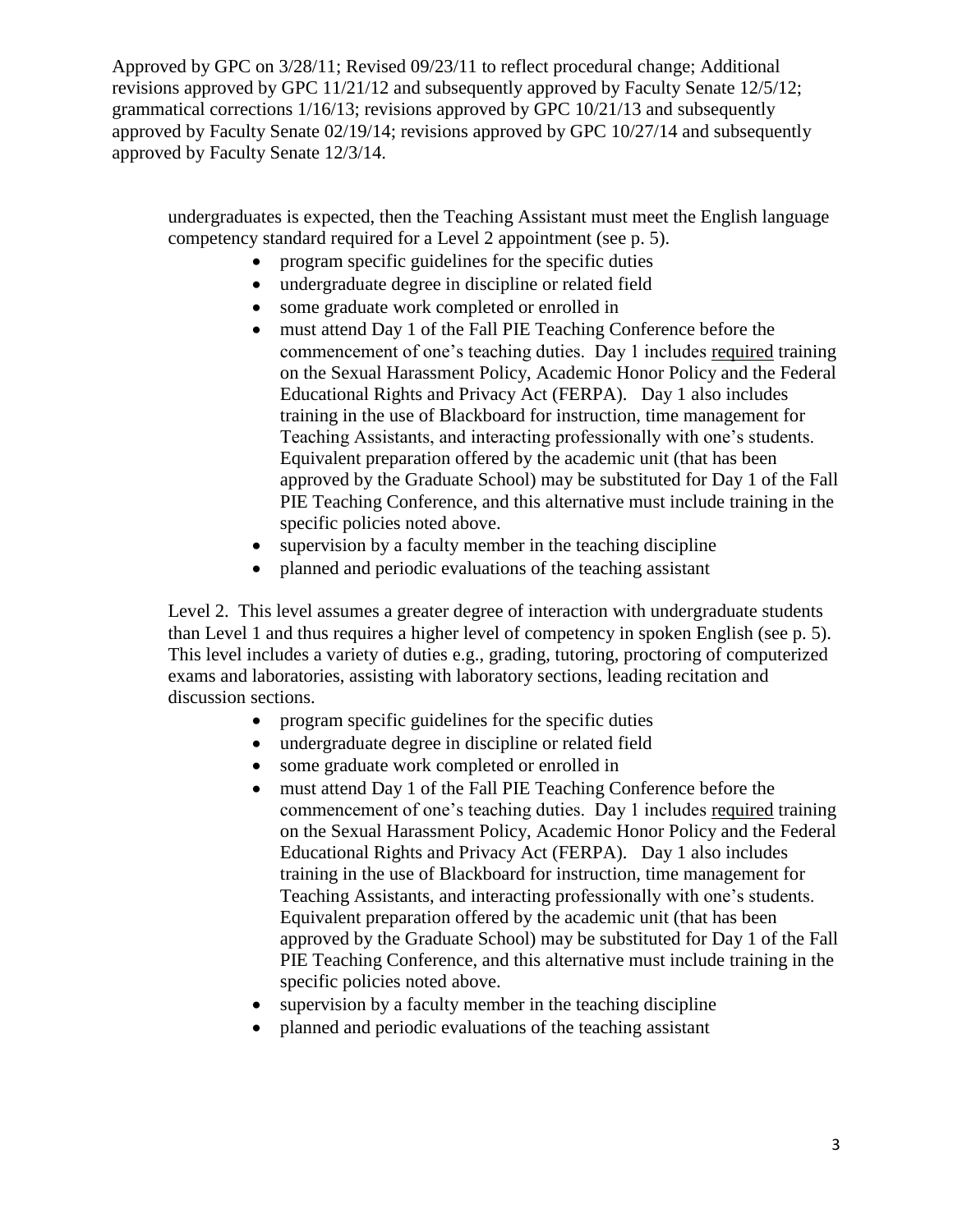Note: The distinction of Levels  $1 \& 2$  recognizes that the extent of interaction with undergraduates, and thus the necessary spoken English competency of the TA, varies across disciplines though the position title is the same.

## *Course level types 3-4 presume the graduate teaching assistant is the Instructor of Record.*

## Level 3. *Lower-level undergraduate courses (1000-2000 level)*

- a minimum of 18 hours of graduate coursework in the teaching discipline
- must attend Days 1  $\&$  2 of the Fall PIE Teaching Conference before the commencement of one's teaching duties or an equivalent offered by the academic unit (that has been approved by the Graduate School).
- Days  $1 \& 2$  of the Fall PIE Teaching Conference address the following policies which are required at this level: Sexual Harassment Policy, Academic Honor Policy, the Federal Educational Rights and Privacy Act (FERPA), American with Disabilities Act (ADA), Grading Policies, Textbook Adoption Procedure Policy, Syllabus Policy, Class Attendance Policy, Final Exam Policy, Copyright Law Regulations (Copyright Revision Act of 1976 "fair use") and Course Evaluation Policy. Days 1 & 2 also include training in a number of topics that are of value to instructors e.g., the use of Blackboard for instruction, time management for Teaching Assistants, interacting professionally with one's students, dealing with distressed students, diversity in the classroom, grading and assessment.
	- o NOTE: Alternative "equivalent training" that is provided by an academic unit must include training in the specific policies indicated above.
- student participation in a "teaching in the discipline" course or equivalent academic unit orientation
- direct supervision by a faculty member in the teaching discipline
- planned and periodic evaluations of the teaching assistant

## Level 4. *Upper-level undergraduate courses (3000-4000 level)*

- Master's degree or at least 30 hours of graduate coursework in the teaching discipline
- must attend Days 1  $\&$  2 of the Fall PIE Teaching Conference before the commencement of one's teaching duties or an equivalent offered by the academic unit (that has been approved by the Graduate School).
- Days  $1 \& 2$  of the Fall PIE Teaching Conference address the following policies which are required at this level: Sexual Harassment Policy, Academic Honor Policy, the Federal Educational Rights and Privacy Act (FERPA), American with Disabilities Act (ADA), Grading Policies,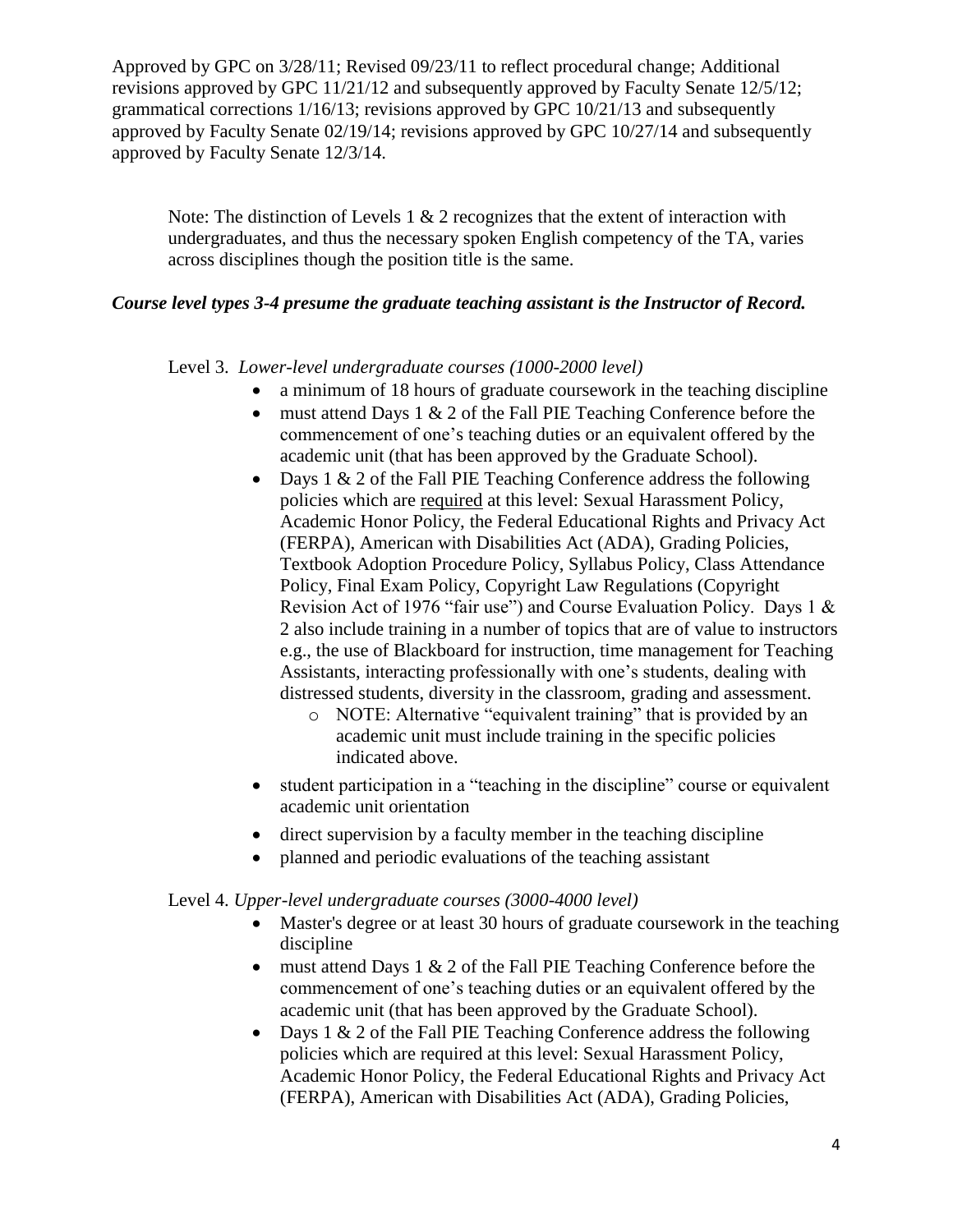> Textbook Adoption Procedure Policy, Syllabus Policy, Class Attendance Policy, Final Exam Policy, Copyright Law Regulations (Copyright Revision Act of 1976 "fair use") and Course Evaluation Policy. Days 1 & 2 also include training in a number of topics that are of value to instructors e.g., the use of Blackboard for instruction, time management for Teaching Assistants, interacting professionally with one's students, dealing with distressed students, diversity in the classroom, grading and assessment.

- o NOTE: Alternative "equivalent training" that is provided by an academic unit must include training in the specific policies indicated above.
- student participation in a "teaching in the discipline" course or equivalent academic unit orientation
- direct supervision by a faculty member in the teaching discipline
- planned and periodic evaluations of the teaching assistant

# **Certification of Spoken English for Graduate Teaching Assistants:**

As noted above Academic Deans are required to certify to the Vice President of Faculty Development and Advancement and the Dean of The Graduate School that the TAs in the college are competent to teach. This statement should also include certification that all graduate TAs whose native language is not English are competent to teach in spoken English.

All international graduate students who are not native speakers of English, and who are going to be TAs, should take the SPEAK test when they arrive on campus (as noted below, students who scored 26 or higher on the speaking portion of the IBTOEFL may be exempted from taking the SPEAK test). The Center for Intensive English Studies (CIES) administers and scores the SPEAK test, CIES also offers courses in spoken English (EAP courses). The SPEAK test is administered several times in the week(s) prior to the beginning of each semester, and the scores are available within three to four days of the date the test is administered. Departments are urged to take advantage of this opportunity to receive an initial estimate of speaking ability. In addition, the SPEAK is routinely administered as an end-of-term evaluation for students enrolled in EAP courses. TAs not enrolled in EAP courses may also take the test at that time. Course offerings, as well as test dates for SPEAK tests, are published in fliers distributed periodically to departments, as well as via email to TA coordinators. This information is also available on the CIES Web site (www.cies.fsu.edu).

The standards for certification of spoken English are as follows:

- A score of 50 or higher on the SPEAK test, or 26 or higher on the speaking portion of the IBTOEFL, certifies a student to teach at all levels.
- A score of at least 40 on the SPEAK test is acceptable for a TA appointed at Level 1. Appointment at this level is appropriate if there is no or limited direct contact with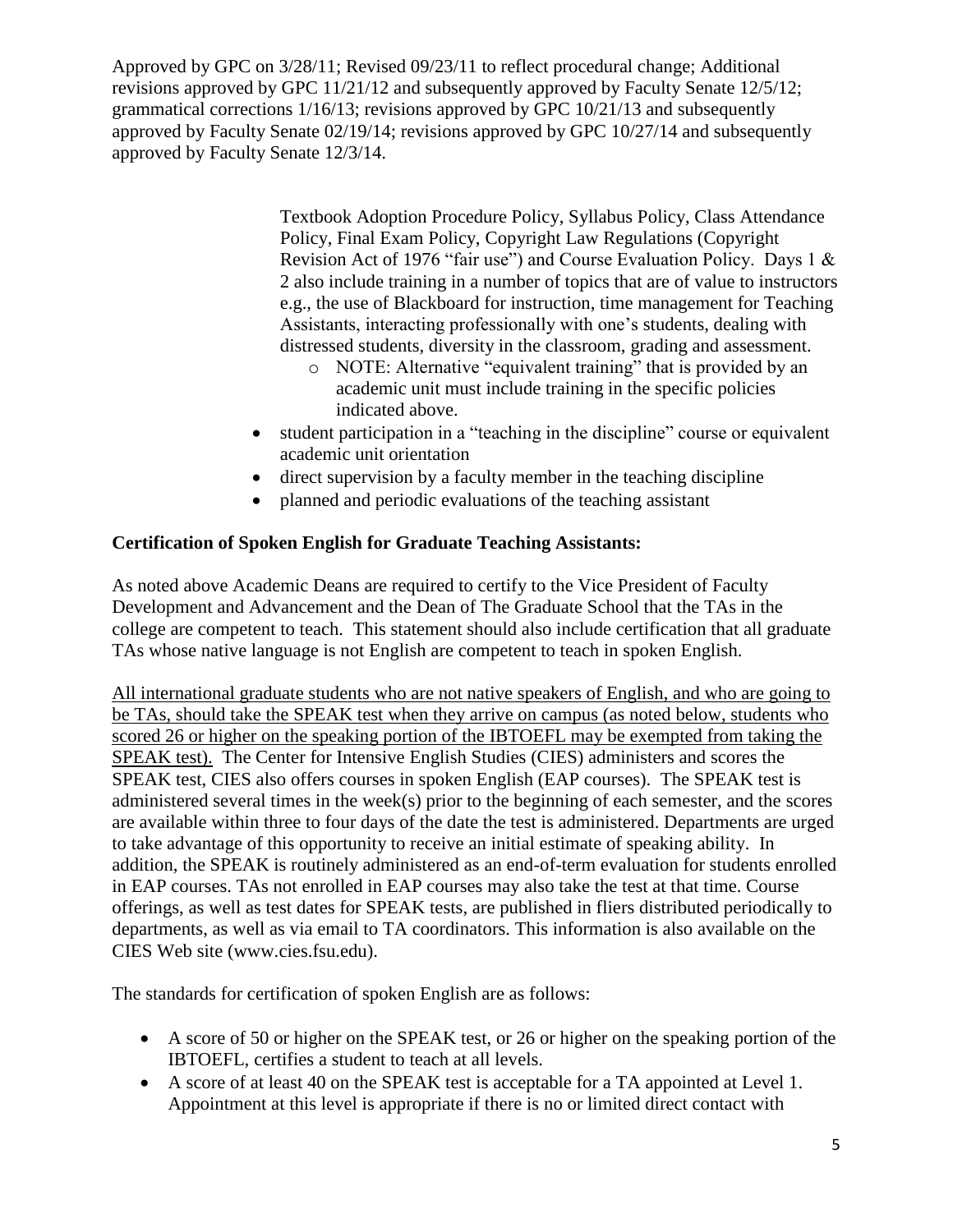undergraduate students e.g., is responsible for grading tests and/or only providing direct support to an instructor. If there is to be any routine direct communication with a group of undergraduate students whether face-to-face or online, the higher standard applies. Limited one-to-one engagement e.g., office hours is permissible.

- A score of 45 on SPEAK, or 23-24 on the Speaking section of TOEFL iBT, certifies a TA to teach at Level 1; and at Level 2 for up to two semesters if also concurrently enrolled in an appropriate CIES English language course. If, by the end of these two semesters, the student's skills have not improved sufficiently to achieve a score of 50 on the SPEAK exam, the student will be eligible to teach only at Level 1. The student will be allowed to teach at levels 2-4 by meeting at least one of the following two criteria:
	- o Achieve a score of 50 on SPEAK.
	- o Enroll in Advanced Spoken English for ITAs (EAP4831) and score 90 or better in the course.
- Student's scoring 40 or below on SPEAK should enroll in the appropriate CIES English language course(s) if the goal is to teach at Levels 2-4. Once a 45 on SPEAK is achieved such a student will be certified to teach at Level 2 for up to two semesters if also concurrently enrolled in an appropriate CIES English language course. If, by the end of these two semesters, the student's skills have not improved sufficiently to achieve a score of 50 on the SPEAK exam, the student will be eligible to teach only at Level 1. The student will only be allowed to teach at levels 2-4 by meeting at least one of the following two criteria:
	- o Achieve a score of 50 on SPEAK.
	- o Enroll in Advanced Spoken English for ITAs (EAP4831) and score 90 or better in the course.
- The standard for international students serving as ITAs in Modern Language and Linguistics is 45 (SPEAK) or 23 (TOEFL) if the student is teaching a course in their native language.

## **Exceptions:**

In general, if new graduate students are unable to attend the Fall PIE Teaching Conference prior to commencing their first semester of teaching they may only be appointed at Level 1. However, prior to the commencement of their teaching duties they must complete the online required policy modules (Sexual Harassment Policy, Academic Honor Policy and the Federal Educational Rights and Privacy Act (FERPA)) that are available through the Program for Instructional Excellence or undergo equivalent preparation offered by the academic unit (that has been approved by the Graduate School). If equivalent preparation is not available and if they are to continue teaching in the Spring or Summer and thereafter, they must attend the Spring PIE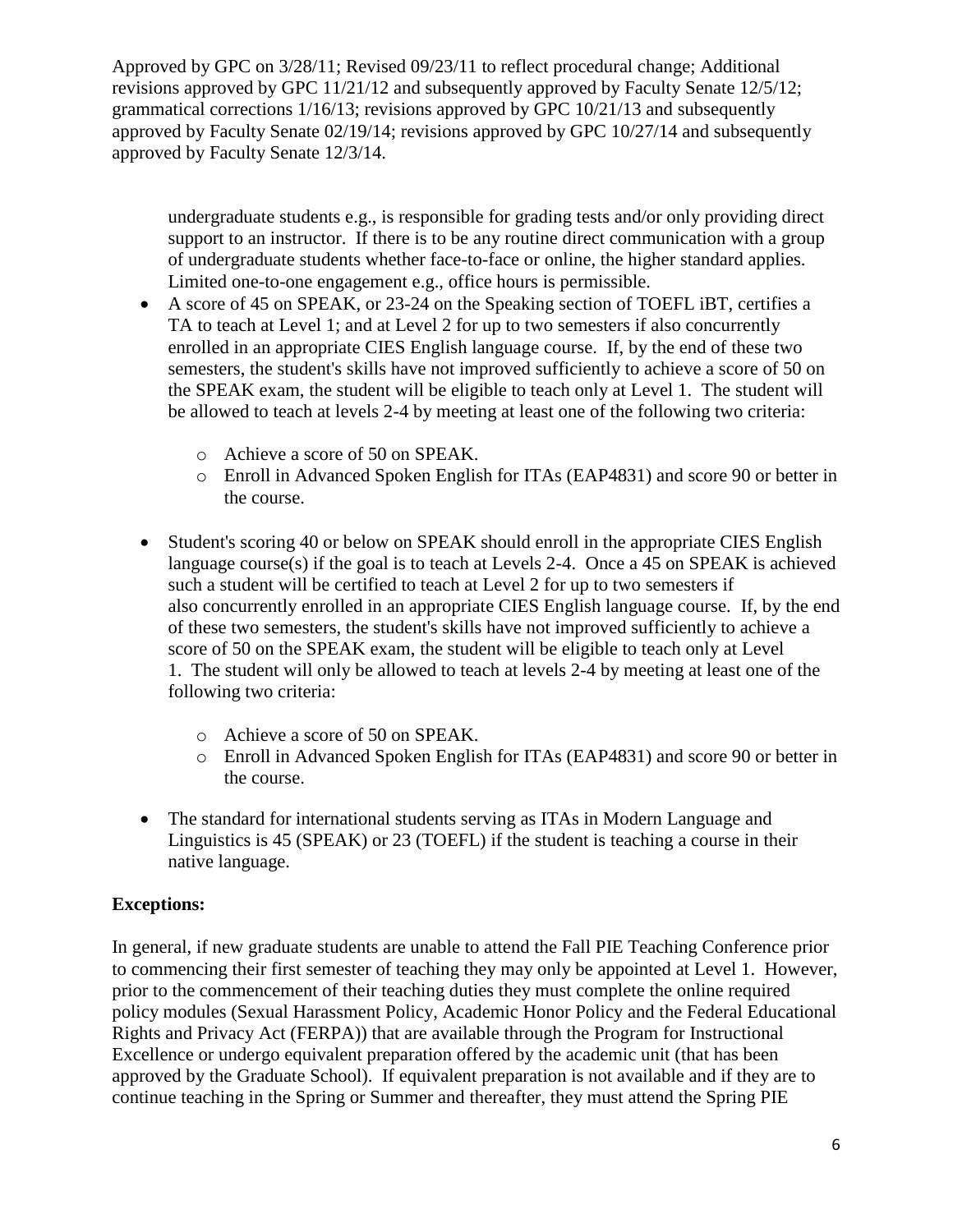Teaching Workshop which is held the Friday of the first week of classes. Ultimately they must participate in training through one of the PIE options or through the academic unit in order to continue to serve as a Teaching Assistant.

If a student's first semester of enrollment is Spring and they are to be assigned teaching responsibilities they must complete the required online training modules and attend the PIE Spring Teaching Workshop or an academic unit equivalent (that has been approved by the Graduate School).

In unique instances a Department Chair or Dean may appeal the application of these standards by submitting a request to the Dean of The Graduate School.

# **Equivalent Previous Experience and Emergencies:**

With the exception of the minimum of 18 hours of graduate coursework in the teaching discipline for primary instruction and in accordance with guidelines provided by the Commission on Colleges (SACS), the following options will be available to deal with special circumstances:

A graduate student who through previous preparation or teaching experience has demonstrated knowledge and strong teaching skills can be exempt from some of the requirements, as appropriate, by certification of the program chair.

In an emergency a department may appoint a graduate teaching assistant who has not met all the University-wide requirements for that level of appointment if there is an assurance that the student will meet the requirements by the end of the term in which the student is teaching.

## **SACS Statement:**

Graduate teaching assistants: master's degree in the teaching discipline or 18 graduate semester hours in the teaching discipline, direct supervision by a faculty member experienced in the teaching discipline, regular in-service training, and planned and periodic evaluations. (Reference: Commission on Colleges, Southern Association of Colleges and Schools (SACS); Commission guidelines "Faculty Credentials" (Adopted Dec 2006).

## **Sexual Harassment, Academic Honor Policy and FERPA policies and equivalency:**

University policy on sexual harassment training is provided by the Office of Equal Opportunity and Compliance (EOC) within Human Resources [\(http://www.hr.fsu.edu\)](http://www.hr.fsu.edu/), the Academic Honor Policy training is offered by the Office of the Vice President of Faculty Development and Advancement [\(http://fda.fsu.edu/\)](http://fda.fsu.edu/) and the FERPA training is offered by the Office of the University Registrar [\(http://registrar.fsu.edu/\)](http://registrar.fsu.edu/). These offices provide training at the Fall PIE